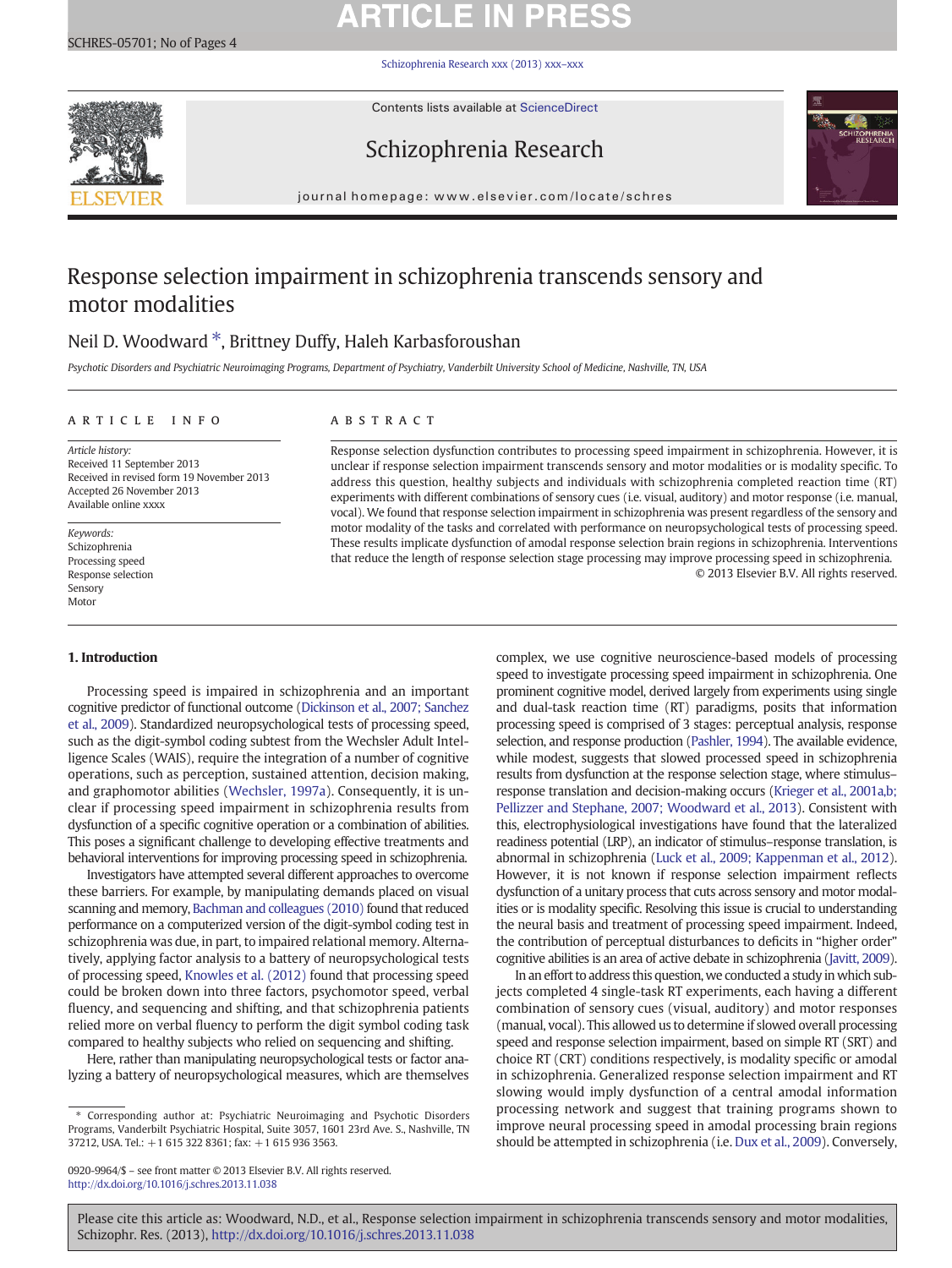modality-specific impairment would implicate dysfunction of modalityspecific neural machinery and suggest that interventions targeting specific sensory and/or motor processes might be more effective at improving processing speed in schizophrenia, as has been shown for other cognitive abilities such as verbal memory [\(Fisher et al., 2009\)](#page-3-0).

### 2. Method

### 2.1. Study participants

Twenty-five healthy subjects and 25 patients with schizophrenia meeting DSM-IV criteria according to chart review and the Structured Clinical Interview for DSM Disorders ([First et al., 1996](#page-3-0)) were recruited into this study. This study was approved by the Vanderbilt Institutional Review Board (IRB) and all participants provided written informed consent. Individuals with schizophrenia were recruited through the Vanderbilt Psychotic Disorders Program. Healthy subjects were recruited from Nashville and surrounding area via internet and print advertising, mass emailing to Vanderbilt University employees, and word-of-mouth. Exclusion criteria included the following: estimated pre-morbid IQ less than 80 based on the Wechsler Test of Adult Reading [\(Wechsler, 2001\)](#page-3-0), age less than 18 or greater than 55, presence of a systemic medical illness or central nervous system disorder that would affect study participation, history of significant head trauma, and active substance abuse disorder within the last 3 months.

#### 2.2. Study procedures

Each subject completed four single-task RT experiments, each of which included an SRT condition, and 2- and 4-CRT conditions. The modality of the cues (visual or auditory) and responses (manual, vocal) was crossed to create visual–manual (i.e. visual cues–manual responses), auditory–manual, visual–vocal, and auditory–vocal RT experiments. Sensory stimuli consisted of sounds and visual cues. Auditory stimuli, described previously ([Dux et al., 2006\)](#page-3-0), consisted of complex tones and man-made natural sounds edited by adding noise and/or reversing the waveform. Visual cues included colored circles (red, green, blue, yellow) and black geometric shapes (circle, diamond, square, triangle) presented centrally and measuring 6 cm in diameter/width. Motor responses consisted of manual button presses executed with the index and middle fingers of the left and right hands, and vocal responses (i.e. pseudo-syllables: "bah," "koe," "tay," "dee,"). Subjects were trained to 90% accuracy on the stimulus–response mappings during 4 training blocks at the beginning of each experiment. Only subjects meeting this threshold went on to complete the rest of the experiment. Following training, each RT experiment included 168 trials comprised of 56 trials of each condition, SRT, 2-CRT, and 4-CRT. Trials were divided into blocks that began with a cue indicating which type of trials would appear during the upcoming block: SRT, 2-CRT, or 4-CRT. Stimulus–response pairings were counterbalanced across subjects, as was the order of RT conditions within experiment and order in which RT experiments were completed. Participants were also administered the WAIS-III Processing Speed Index (PSI) and Wechsler Memory Scale 3<sup>rd</sup> Edition (WMS-III: [Wechsler, 1997b\)](#page-3-0) Working Memory Index (WMI).

#### 2.3. Statistical analyses

Median RT for the SRT and CRT conditions (correct trials only) for each experiment served as the dependent variables. As not all subjects reached the 90% accuracy criterion during training for every experiment, the RT data were analyzed using linear mixed models which provide a more powerful approach than traditional repeated measured analysis in situations where some subjects have incomplete data ([Hoffman](#page-3-0) [and Rovine, 2007](#page-3-0)). SRT data were analyzed first with experiment entered as repeated measure and group a between subjects variable. CRT data were analyzed in a similar manner with response uncertainty (i.e. 2-CRT, 4-CRT) entered as an additional repeated measure and mean SRT included as a covariate to control for overall processing speed.

### 3. Results

Twenty-five patients and 25 healthy controls met the 90% accuracy criterion for at least one of the four RT experiments during training and were included in the analyses reported below. Fifteen patients and 22 healthy subjects completed all four RT experiments. Demographics are presented in Table 1. Of the 25 patients, 4 were unmedicated and antipsychotic medication dosage could not be determined for 2 individuals. Average antipsychotic dose (in chlorpromazine equivalents) for the remaining 19 patients was  $492.4 \pm 289.3$  mg/day.

#### 3.1. Simple and choice RT

For SRT, there was a robust main effect of experiment  $(F(3,37.3) =$ 34.6,  $p < .001$ ), but no effect of group ( $F(1,46.7) = 0.693$ ,  $p = .409$ ) and no group by experiment interaction  $(F(3,37.3) = 0.96, p = .421)$ . Similar results were obtained when the analyses were restricted to the sub-set of individuals that completed all four experiments. Specifically, repeated measures ANOVA revealed a main effect of experiment  $(F(3,34) = 40.59, p \lt 0.001)$ , but no effect of group  $(F(1,36) = 2.64, p \lt 0.001)$  $p = .113$ ) and no experiment  $\times$  group interaction ( $F(3,34) = 0.15$ ,  $p = .931$ ). As shown in [Fig. 1](#page-2-0)A, SRT was fastest for the visual–manual experiment and slowest for the auditory–vocal experiment.

With respect to CRT performance, linear mixed models analysis revealed a main effect of CRT condition  $(F(1,33.3) = 227.48, p < .001)$ , reflecting the fact that 4-CRT was longer than 2-CRT, and, consistent with SRT, a main effect of experiment  $(F(3, 40.2) = 31.81, p < .001)$ with CRTs being shortest for the visual–manual experiment and longest for the auditory–vocal experiment. Importantly, the group by CRT condition interaction was significant  $(F(1,33.3) = 4.34, p = .045)$ indicating that the increase in RT from 2-CRT to 4-CRT differed between groups after correcting for overall processing speed (i.e. mean SRT). Follow-up analysis revealed that schizophrenia patients had longer RTs than healthy subjects at the 4-choice condition (987 ms vs. 890 ms;  $F(1,46.3) = 4.98$ ,  $p = .031$ ), but not 2-choice condition (770 ms vs. 719 ms;  $F(1,47.1) = 1.38$ ,  $p = .246$ ). In addition, an experiment by CRT condition interaction was also observed  $(F(3,36.8) = 4.11,$  $p = .013$ ) due to the fact that the increase in RT between 2 and 4 CRT conditions was greater for the auditory–manual and auditory–vocal tasks compared to visual–manual and visual–vocal experiments (all  $p$ -values <.054). Similar results were obtained when the analyses were restricted to the sub-set of individuals that completed all four

#### Table 1

Demographic characteristics and cognitive tests scores.

| Variable                         | Healthy subjects |       |           | Schizophrenia |      | <b>Statistics</b> |      |
|----------------------------------|------------------|-------|-----------|---------------|------|-------------------|------|
|                                  |                  |       |           |               |      | $x^2$             | p    |
| 25<br>N                          |                  |       |           | 25            |      |                   |      |
| Sex (male: female)<br>12:13      |                  | 12:13 |           |               |      |                   |      |
| Ethnicity (White:AA)             | 13:12            | 14:11 |           | 0.81          | .777 |                   |      |
|                                  |                  | Mean  | <b>SD</b> | Mean          | SD   | t                 | p    |
| Age                              |                  | 41.5  | 9.6       | 42.0          | 11.3 | 0.15              | .883 |
| Education                        |                  | 15.9  | 2.0       | 13.5          | 2.0  | 4.30              | .001 |
| Mother education                 |                  | 13.2  | 2.4       | 13.5          | 3.1  | 0.40              | .688 |
| Father education                 |                  | 13.1  | 3.4       | 13.3          | 4.3  | 0.18              | .860 |
| Estimated premorbid IQ           |                  | 104.9 | 13.2      | 99.2          | 16.0 | 1.37              | .178 |
| WAIS Processing Speed Index      |                  | 105.3 | 17.1      | 85.2          | 11.8 | 4.82              | .001 |
| <b>WAIS Working Memory Index</b> |                  | 102.9 | 17.3      | 91.0          | 15.4 | 2.55              | .014 |
| Clinical symptoms                |                  |       |           |               |      |                   |      |
| PANSS positive                   |                  |       |           | 12.6          | 6.8  |                   |      |
| PANSS negative                   |                  |       |           | 14.8          | 6.5  |                   |      |
| PANSS general                    |                  |       |           | 25.0          | 6.8  |                   |      |

Please cite this article as: Woodward, N.D., et al., Response selection impairment in schizophrenia transcends sensory and motor modalities, Schizophr. Res. (2013), <http://dx.doi.org/10.1016/j.schres.2013.11.038>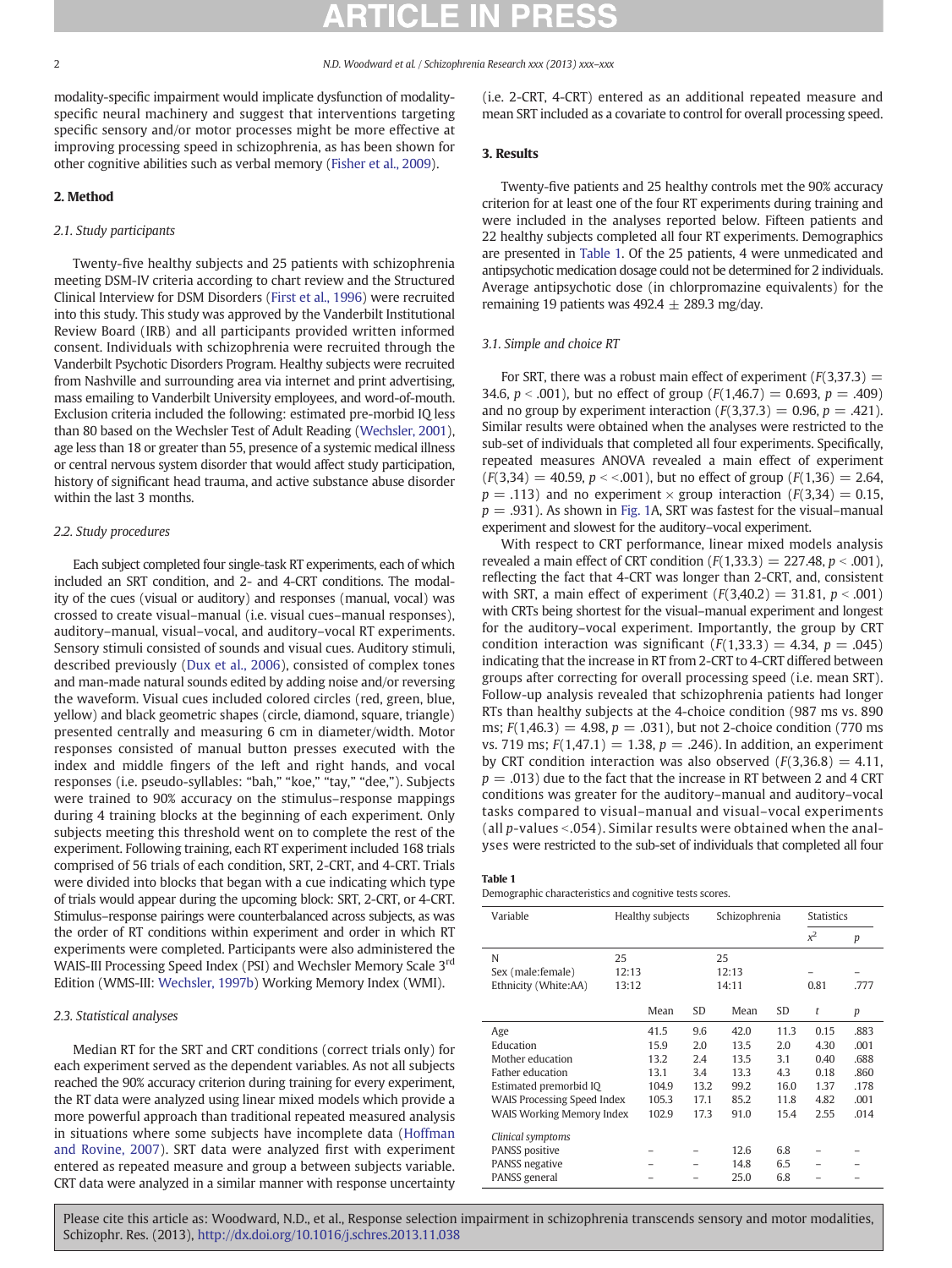N.D. Woodward et al. / Schizophrenia Research xxx (2013) xxx–xxx 3

<span id="page-2-0"></span>

Fig. 1. Simple and 4-choice reaction time (RT) in healthy subjects and individuals with schizophrenia across sensory and motor modalities. Panel A: simple RT was fastest for the experiment with visual cues and manual button press responses (i.e. visual–manual) and slowest for the experiment with auditory cues and vocal responses (i.e. auditory–vocal). Simple RT did not differ between groups. Panel B: 4-choice RT was significantly longer for all experiments in schizophrenia compared to healthy subjects after adjusting for simple RT.

experiments. Specifically, repeated measures ANOVA revealed a main effect of CRT condition ( $F(1,34) = 68.93$ ,  $p < .001$ ), reflecting the fact that 4-CRT was longer than 2-CRT, and a trend towards a group by CRT condition interaction ( $F(1,34) = 3.94$ ,  $p = .055$ ). Follow-up univariate analysis revealed that the interaction was due to the fact that 4-CRT was longer in schizophrenia patients ( $F(1,34) = 4.76$ ,  $p = .036$ ), whereas 2-CRT did not differ between groups  $(F(1,34) = 0.39, p = .536)$ .

Accuracy was very high and highly skewed in both groups across all RT conditions and experiments (i.e. 83–99%). As such, these data were not analyzed.

### 3.2. Correlations between RT, neuropsychological test scores, and clinical variables

Controlling for the effect of group, WAIS PSI scores inversely correlated with 2-CRT ( $r = -34$ ,  $p = .019$ ) and 4-CRT ( $r = -.30$ ,  $p = .037$ ), but not SRT ( $r = -.23$ ,  $p = .116$ ). The correlation between CRT and WAIS PSI was most pronounced for the visual–manual task (2-CRT:  $r = -.43$ ,  $p = .009$ ; 4-CRT = -.37,  $p = .026$ ). However, auditory-vocal CRT, which does not overlap at all with WAIS PSI in terms of sensory and motor modality, also correlated with WAIS PSI scores at the trend significance level (2-CRT:  $r = -.32$ ,  $p = .055$ ; 4-CRT:  $r = -.30$ ,  $p = .073$ ). WMS WMI scores did not correlate with SRT and CRT. In patients, positive, negative, and general symptoms from the PANSS were unrelated to SRT and CRT (all Pearson's  $r's < |.17|$ ,  $p > .445$ ). Similarly, antipsychotic medication dosage did not correlate with SRT and CRT (all Pearson's  $r's < |.25|, p > .293$ ).

### 4. Discussion

Using single-task RT experiments with different combinations of sensory stimuli and motor responses, we sought to determine if response selection impairment in schizophrenia transcends sensory and motor modalities or is modality specific. Answering this question will help to determine if amodal or modality specific brain networks are affected in schizophrenia and what types of interventions might be useful for ameliorating processing speed impairment. We found that response selection impairment in schizophrenia cuts across sensory and motor modalities. As expected, the impairment was most pronounced at the 4-CRT condition which placed the most demands on response selection, a finding consistent with prior investigations [\(Pellizzer and Stephane, 2007; Woodward et al., 2013](#page-3-0)). Moreover, although not statistically significant, SRT slowing was similar regardless of the sensory and motor modalities of the experiment providing further evidence that slowed processing speed in schizophrenia results from dysfunction of an amodal information processing system.

Prior work in healthy subjects has shown that training can shorten the duration of response selection stage processing and increase the speed of neural responses in amodal information processing brain regions, such as the prefrontal cortex ([Dux et al., 2009\)](#page-3-0). Our results strongly suggest that training programs such as this might be useful for improving response selection in schizophrenia. Indeed, prior work by our group has shown abnormal activity in prefrontal cortex during response selection in schizophrenia ([Woodward et al., 2013\)](#page-3-0). Moreover, the findings from our current study showing that CRT correlates with performance on standardized tests of processing speed, even for RT tasks with different sensory and motor modalities than typical neuropsychological tests, suggest that response selection training may generalize to neuropsychological tests and perhaps other cognitive domains relying on response selection, such as working memory encoding [\(Tombu et al., 2011\)](#page-3-0).

One limitation of the study is the relatively high number of schizophrenia patients that failed to meet the 90% accuracy criterion during training (10/25 patients), although this limitation was mitigated to some extent by using multi-level statistical methods that allow subjects with incomplete data to be included in the analysis. We note that this was a particularly challenging study to implement as each experiment required subjects to learn 4 sets of novel stimulus–response pairings. It is perhaps not surprising that patients had trouble learning the stimulus–response pairings given evidence that schizophrenia is associated with deficits in paired learning ([Armstrong et al., 2012](#page-3-0)). Moreover, the fact that all experiments had to be completed within a single session limited the length of training and likely contributed to problem.

#### Role of funding source

This research was supported by NIMH 5R21MH096177 (awarded to N.D.W.) and the Jack Martin, M.D., Research Professorship (awarded to N.D.W.). Neither funding source had any further role in designing the study; collection, analysis, or interpretation of the data; writing the article; or in the decision to submit the article for publication.

#### Contributors

Author N.D.W. conceived and designed the research reported on, secured funding for the project, analyzed the data, and wrote the final draft of the article. Author B.D. recruited subjects, assisted with running the experiments and collecting data, assisted with analyzing the data, and contributed to an initial draft of the article. Author H.K. assisted with analyzing the data.

#### Conflict of interest

No commercial support was received for this article and the authors have no conflicts of interest to report.

Please cite this article as: Woodward, N.D., et al., Response selection impairment in schizophrenia transcends sensory and motor modalities, Schizophr. Res. (2013), <http://dx.doi.org/10.1016/j.schres.2013.11.038>